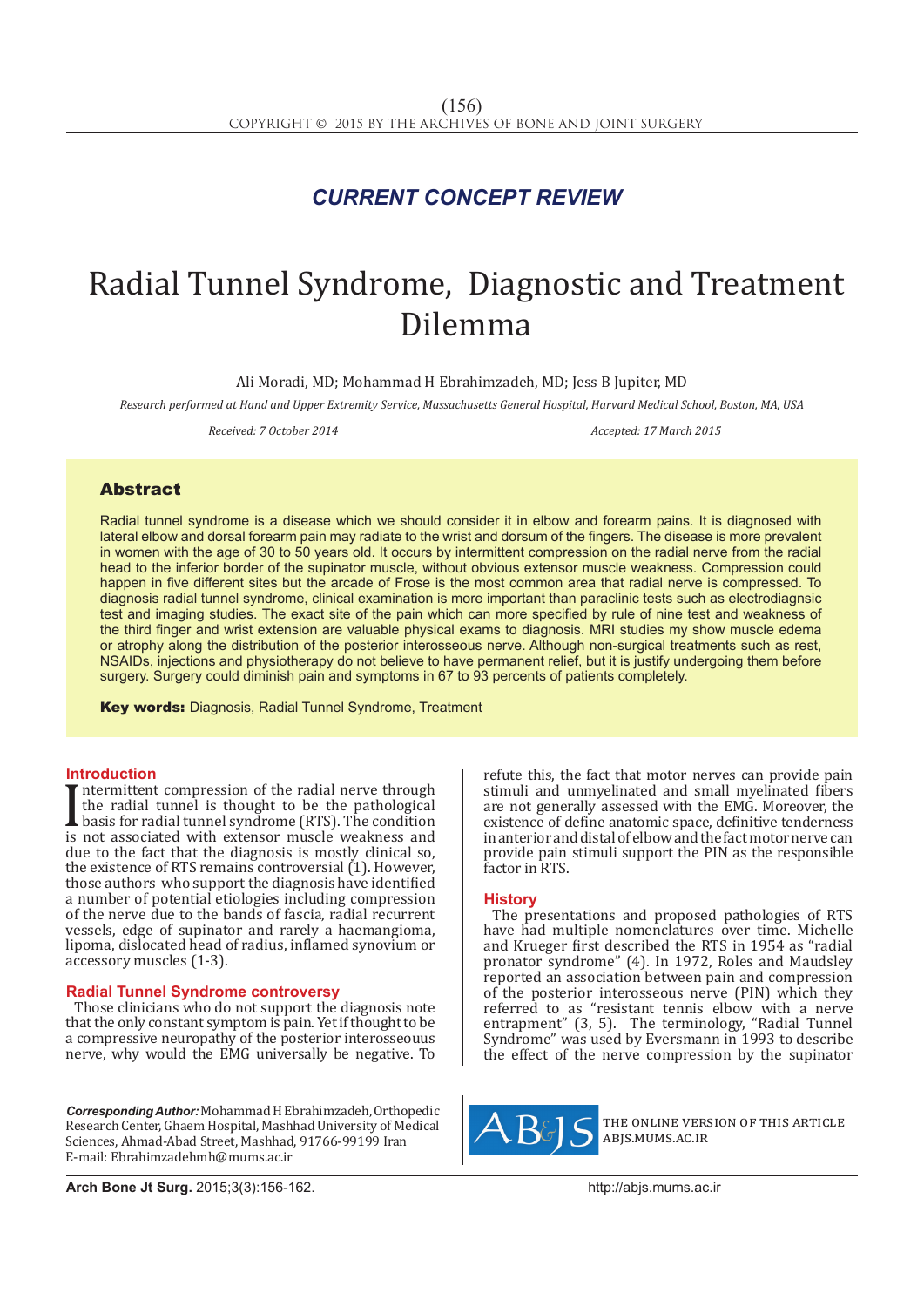

**Figure 1. Leash of Henry and arcade of Frohse are two possible sites of radial nerve compression.**

brevis muscle (6). Subsequent articles adapted the nomenclature of RTS to describe the physiological symptoms due to the compression of the radial nerve in the radial tunnel (in the elbow) by varying sources such as the bands of fascia, radial recurrent vessels, and the inferior edge of the supinator muscle (2, 7). Table 1 summarizes the historical development in the understanding of RTS as defined today.

#### **Anatomy**

The radial nerve originates from the posterior cord of the brachial plexus to innervate the triceps muscle, extensors of the wrist, and the extensors of the fingers and thumb (8). The nerve divides in to the superficial and deep branches immediately proximal to the superior border of superficial layer of supinator muscle (the arcade of Frohse). PIN also carries unmyelinated (group IV) afferent fibers from wrist capsule and small myelinated (group IIA) afferent fibers from muscle along its distribution. Group IV unmyelinated fibers from muscles have been associated with nociception and pain which may explain the patient sensory complaints in pure PIN engagement.

The anatomic radial tunnel extends from the radial head to the inferior border of the supinator muscle (2). the boundaries is formed by the supinator, extensor carpi radialis longus, extensor carpi radialis brevis, and brachioradialis muscles (9). Table 2 and Figure

1 demonstrate the potential compression sites of the radial nerve.

#### **Prevalence**

The annual incidence rate of the posterior interosseous nerve (PIN) compression is estimated 0.03% while the rate for superficial radial nerve (SRN) compression is 0.003% (10, 11). In comparison, the most common neuropathy, carpal tunnel syndrome, has an annual incidence between 0.1% and 0.35% in the general population (11, 12).

The entrapment of the radial nerve and its deep branch can occur at five different sites within the radial tunnel [Table 2] and most have identified it to be due to the arcade of Frohse [Figure 1] (13). The reported female to male occurrence ratios vary from 1:1 to 6:1 (1, 2). The patients are typically between 30 to 50 years old at the time of diagnoses of RTS (1-3, 14, 15). RTS usually involving the dominant side. In the study by Roles et al, 35 patients out of the 36 with the diagnosis of RTS were right hand dominant (3). Bilateral involvement in a RTS patient is rare. Sarhadi et al only report one bilateral RTS out of 26 patients (7). History of previous surgical procedure is a common finding in RTS. Bolster et al. reported 5 out of 12 patients with the diagnosis of RTS had previous surgical intervention on the ipsilateral upper extremity for various pathologies such as shoulder instability, trigger finger, osteoarthritic finger joint, and carpal tunnel syndrome (1). In the study performed by Dean et al, 7 out of 35 patients with the diagnosis of RTS had previous surgical treatments for carpal tunnel syndrome, carpal tunnel syndrome with cuncurrent cubital tunnel syndrome, or DeQuervain's tenosynovitis on the same side (15). Other contributing factors of RTS occurrence may include trauma and heavy manual labor (13, 16). 13 out of 35 patients in Dean`s study had history of elbow or forearm trauma (15). Roquelaure et al., proposed an increased risk for RTS in factory workers in their study with patients who perform effort intensive forearm extensions in pronation or supination (16).

#### **Sign and symptoms**

Determining the exact location of the pain in the forearm, is the primary step in evaluating for RTS. The main clinical feature of RTS is a localized tenderness over the radial nerve 5 cm distal to the lateral epicondyle. Patients typically report aggravated pain at nights that may interfere with sleeping. The pain can also become more severe when increased traction is applied to the

| Table 1. Historical developments in the definition of Radial Tunnel Syndrome (RTS) |                    |                                                                                                                                                                                                                     |  |  |
|------------------------------------------------------------------------------------|--------------------|---------------------------------------------------------------------------------------------------------------------------------------------------------------------------------------------------------------------|--|--|
| Year                                                                               | Researcher         | Event                                                                                                                                                                                                               |  |  |
| 1955                                                                               | Michelle & Krueger | Referred to Radial Tunnel Syndrome (RTS) as 'radial pronator syndrome'                                                                                                                                              |  |  |
| 1972                                                                               | Roles & Maudsley   | Identified the association between pain and compression of the PIN, and termed the condition Radial Tunnel<br>Syndrome or resistant tennis elbow. The patients were treated via surgical decompression of the nerve |  |  |
| 1979                                                                               | Lister et al       | Identified the pain with resisted middle finger extension as a pathognomonic sign of Radial Tunnel Syndrome                                                                                                         |  |  |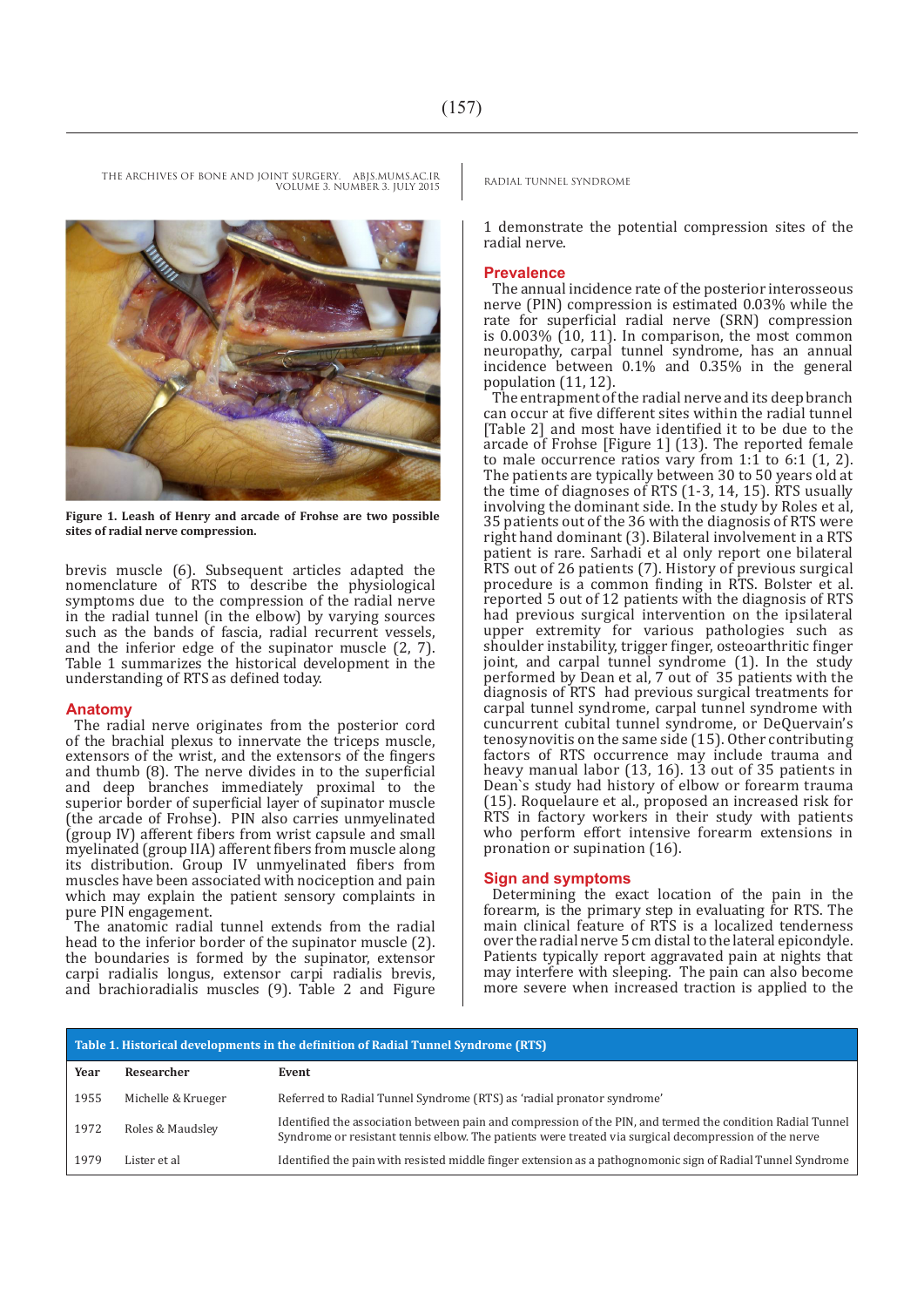

**Figure 2. The rule of nine test: Volar side of left proximal forearm, distal to elbow crease is divided to nine pressure points in three columns. Tenderness over two proximal lateral circles (red circles) indicates radial nerve irritation while tenderness over pressure points of 5 and 6 (yellow circles) indicates proximal median nerve irritation. Three medial points are control area.**

nerve by extending the elbow, pronating the forearm, or flexing the wrist. Two accepted clinical tests to confirm the diagnosis include exacerbation of the pain with resisted supination with the other being increased pain in the proximal radial forearm and over the radial tunnel when the wrist is hyperextended against resistance (1, 17). Studies have concluded the pain elicited with resisted middle finger extension as a pathognomonic sign in diagnosing of RTS (1). However, other studies noted the pain is rarely induced during resisted extension of the middle finger (17). Electromyography (EMG) and nerve conduction velocity (NCV) studies in patients with RTS are typically negative (18, 19).

The Rule of Nine [Figure 2] is another valuable test

**Figure 3. Physical tests for Radial Tunnel Syndrome. A and B: Different sites of pain in RTS and lateral epicondylitis. Tenderness in lateral epicondylitis is directly on the lateral epicondyle while in RTS the tenderness is 5 cm distal to the epicondyle. C: Increased pain in the proximal radial forearm and over the radial tunnel, on hyperextension of the wrist against resistance. D: Pain during resisted extension of the middle finger is a valuable test in diagnosis of RTS.**

in diagnosis of RTS. Developed by Loh et al, the Rule of Nine is utilized when evaluating patients with nonspecific elbow and proximal forearm pain (20). The test is administered by subdividing the anterior, proximal forearm just distal to the elbow crease in to nine circular regions arranged in a 3×3 grid. The grid is about the size of a half dollar [Figure 3]. Patients are asked to determine each place as painful, uncomfortable, or nothing when pressure is applied to the individual areas. Three medial pressure circles are the control areas and expected to be free of pain and discomfort. Tenderness on the two proximal circles at the lateral column indicates radial nerve irritation. The posterior interosseous branch of radial nerve lies more distally and between the two heads of supinator muscle. Thus, pressure on the third distal circle would not irritate the radial nerve and it could be used as a control site for RTS in addition to the medial column (8, 20). In the middle column, the

| Table 2. Potential radial nerve compression sites that may lead to RTS |                                    |                                                                                                                     |                              |  |
|------------------------------------------------------------------------|------------------------------------|---------------------------------------------------------------------------------------------------------------------|------------------------------|--|
| <b>Order</b>                                                           | Location                           | <b>Basis for compression</b>                                                                                        | <b>Sensory involvement</b>   |  |
|                                                                        | Lateral elbow joint in radial head | Osteoarthritis or fibrous bands anterior to the radiocapitellar<br>joint or synovitis of the radiocapitellar joint. | May engage sensory area      |  |
|                                                                        | Leash of Henry                     | An arcade of anastomosing branches of the recurrent radial<br>artery at the radial neck                             | May engage sensory area      |  |
| 3                                                                      | Fibrous edge of the ECRB           | The leading (medial proximal) edge of the extensor carpi radialis<br><b>brevis</b>                                  | May engage sensory area      |  |
| 4                                                                      | The arcade of Frohse               | The proximal edge of the superficial layer of supinator muscle                                                      | Does not engage sensory area |  |
| 5                                                                      | Distal edge of radial tunnel       | The distal edge of supinator muscle                                                                                 | Does not engage sensory area |  |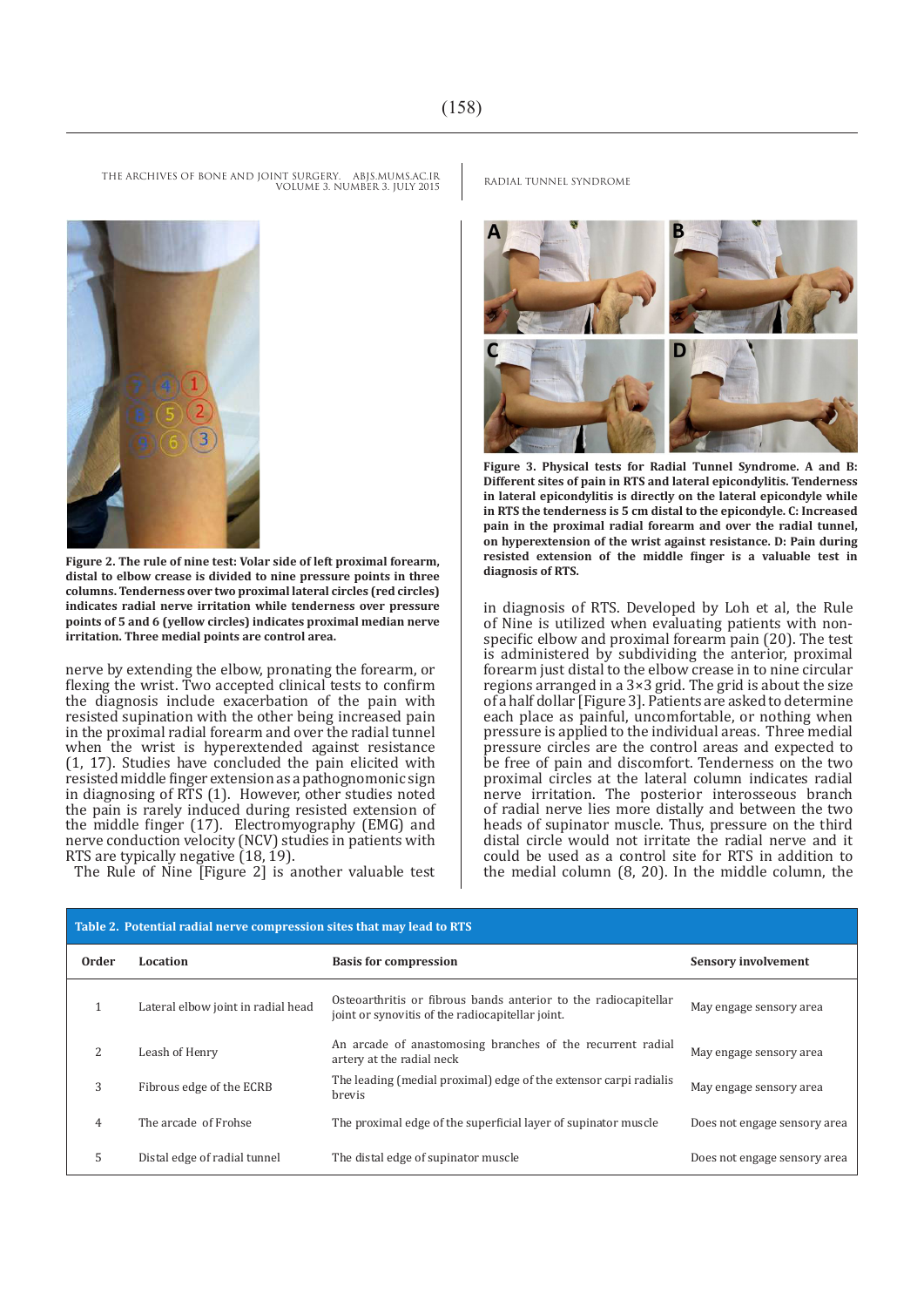two distal circles overlie the route of median nerve, and pain and tenderness in this area indicates a high level of median nerve irritation (8).

#### **Imaging studies**

MRI studies of patients with RTS usually show no pathology but in some cases they may show muscle edema or atrophy along the distribution of the radial and posterior interosseous nerves (finger extensors, supinator and less, pronator muscles) but the validity of the MRI findings is controversial (21). Ferdinand et al. reported abnormal MRI findings in 21 out of 25 patients with RTS. The most common finding was muscle denervation along the posterior interosseous nerve distribution within the supinator muscle (22). However some studies stated that MRI imaging does not have a key role in the RTS diagnosis and workup (21).

#### **EMG and NCV tests**

Electromyography (EMG) and nerve conduction velocity (NCV) results are typically normal in patients diagnosed with RTS. Previously, studies have been performed to demonstrate nerve conduction abnormality after different active maneuvers. Rosén et al compared the motor latency at rest and with active resisted supination but they could not find difference in these two different conditions (23). Kupfer et al. measured differences in motor latency in forearm neutral, supination, and pronation positions. In the study, patients who previously had a confirmed diagnose of RTS had a greater average differential latency compared with controls which formed the basis for the recommended differential latency of 0.30 ms or greater as diagnostic criteria for RTS (11, 24).

#### **Differential Diagnosis**

Pain on the dorsal forearm that worsens at night and arm fatigue are typical presentation of RTS. However these symptoms are not specific to RTS and diagnosing of RTS based on the presentation is difficult (1, 6). Another confounding factor in diagnosis of RTS is the lack of confirmatory clinical tests. Therefore, RTS is a diagnosis of exclusion and is dependent on clinical signs and symptoms.

The preliminary step in evaluation of RTS requires the exclusion of proximal nerve pathology such as inflammation or trauma of the brachial plexus. Brachial plexus injuries can present as pain in the shoulder and upper limb. In addition, biceps muscle and its tendon may induce elbow pain that can be mistaken for RTS. Tendinopathy is a commonly associated with a rotator cuff tear or shoulder disorders (25).

Ultrasound, magnetic resonance imaging (MRI), and electromyography can be utilized to rule out other pathologies that can underlie lateral elbow pain. Lateral epicondylitis, PIN syndrome, osteoarthritis of the radioapitellar joint, impingement of the articular branch of the radial nerve, synovitis of the radiocapitellar joint, a muscle tear of the extensor carpi radialis brevis, and posterior plica impingement are diseases that can present with lateral elbow pain (8).

Lateral epicondylitis, which is differentiated from RTS by the tenderness directly on the lateral epicondyle, has been identified concurrently in several studies to 21 - 41 % (15, 26, 27) . Conversely, RTS has been estimated to be present in 5% of patients diagnosed with lateral epicondylitis (28). We believe that in some patients the pain associated with lateral epicondylitis is because the ECRB lies next to the PIN and the fact that the PIN carries afferent impulses may explain the pain from the degenerated ECRB tendon.

Motor signs such as digital and thumb extensor motor weakness distinguish PIN syndrome from RTS. Even in complete PIN palsy, the function of the extensor carpi radialis longus muscle and the ability to extend and radially deviate the wrist are preserved (10). PIN syndrome also does not present with pain, which is the predominant complaint in patients with RTS (5).

The pain due to the irritation of the superficial branch of the radial nerve can be mimicked by De Quervain's tenosynovitis syndrome (8).

#### **Treatment**

The goals of treatment in RTS management are pain resolution and encouraging the patient to return to work and previous activities (29). Both surgical and non-surgical treatments are available for management of RTS (25).

#### **Non-surgical treatment**

Common non-surgical methods include immobilization of the wrist with splinting or casting, anti-inflammatory medication, ultrasound massage, and physical therapy (1). Radial nerve block using a local anesthetic injection through the radial tunnel in may provide a partial or complete resolution of the symptoms. Activity modifications such as avoiding prolonged elbow extension, forearm pronation, and wrist flexion are recommended as a part of the non-operative management. However, the success rate of conservative treatments is in doubt. Steven et al report only 4 out of 15 patients with the diagnosis of RTS had improvement with non-surgical treatments (30). Jui-Tien Lee reports similarly poor results as well (29). One study reported a single injection of 2 mL 1% lidocaine and 40 mg of triamcinolone in 1 mL of carrier achieved 72% pain relief after 6 weeks and 64% for a period of more than two years (7). Surgical intervention is recommended if the symptoms do not improve with three months of conservative treatments (10).

#### **Surgical treatment**

In 1983, Steven H reported the first series of patients with RTS treated surgically with the success rate of 14 out of 15 patients (93.4%) (30). A patient whose symptoms do not respond to the non-surgical treatment is a good candidate for the surgical decompression (1). The decompression is performed for the radial nerve and both of its branches: the posterior interosseous nerve (PIN) and the superficial branch of the radial nerve (SBRN). The success rate for decompressing of patients suffering from RTS was estimated between 10 to 95%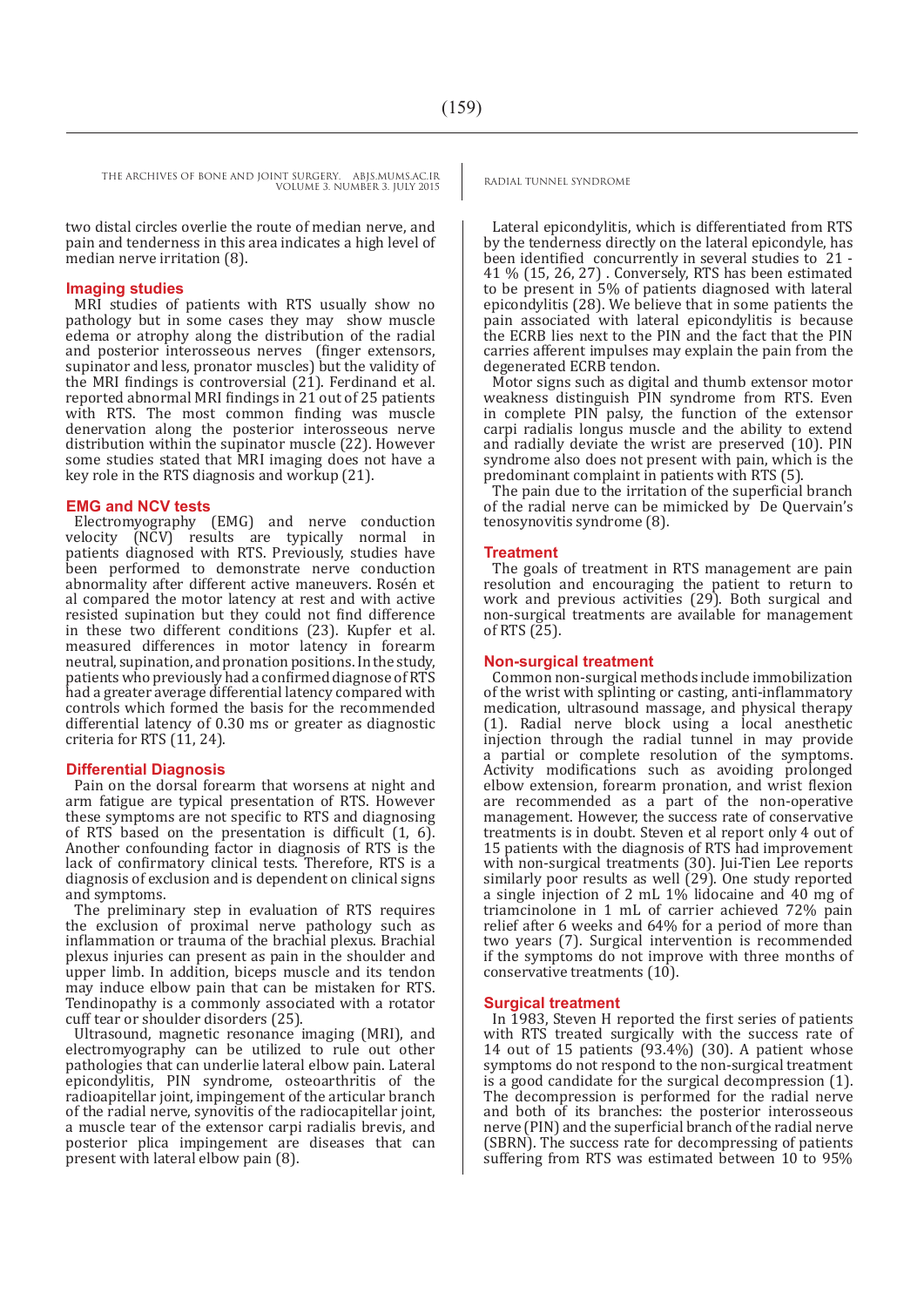VOLUME 3. NUMBER 3. JULY 2015

(1). Regardless of the surgical approaches, release of the nerve from the arcade of Frohse and ligating the radial recurrent blood vessels is essential (13).

Transbrachioradialis and anterior approaches are the more frequently used approaches used today among the several known approaches to surgical release of the radial nerve. Bolster et al. demonstrated in a study involving 12 patients that 11 patients (91.6%) were satisfied with the transbrachioradial approach.

*Dorsal approach between mobile wad and finger extensors (Thompson):* The forearm is positioned in pronation and the incision is made one inch distal to the lateral epicondyle and extended along the midpoint of the wrist. The posterior cutaneous nerve of the forearm, usually located anterior to the incision, should be identified and protected. Then, the mobile wad, formed by the muscle bellies of the brachioradialis, extensor carpi radialis longus and brevis, is identified and dissected from the rest of the extensor muscles. A well-defined yellowish fascial which is more prominent at distal is the landmark which separates extensor carpi radialis berevis and extensor digitorom commonis mucles from each other. After separating the two muscles bluntly, the underlying supinator muscle, with its characteristic shiny oblique fibers, is identified. The arcade of Frohse is identified as a tendinous band at proximal side of supinator muscle. Initially the radial recurrent blood vessels (leash of Henry) should be ligated just proximal to the arcade of Frohse. The arcade of Frohse is released, and the superficial head of the supinator muscle is divided totally to ensure that the inferior margin of the supinator is completely released. If surgical treatment of associated lateral epicondylitis is desired, the incision can be extended proximally.

*Dorsal approach between brachioradialis and wrist extensors:* The skin incision is similar to dorsal (Thompson) approach. Unlike the previous approach, the interval between the brachioradialis and extensor carpi radialis longus is selected. The posterior cutaneous nerve of the forearm should be identified and protected. After identification of fascial interval between the two muscles, there belies divided from each other and the supinator mascle is exposed. The rest of the dissection can be continued bluntly to expose the arcade of Frohse. Some investigators advocate the release of the extensor carpi radialis brevis tendon at the lateral epicondyle from its origin to treat any associated lateral epicondylitis as well.

*Anterior approach:* While the forearm is in supination, a curvilinear incision is chosen; beginning before the lateral epicondyle and extending distally along the groove between the brachioradialis muscle and the biceps. The incision is extended between the mobile wad and Brachioradialis where the radial nerve exists. After identification of the radial nerve, the nerve is followed distally as it bifurcates into the superficial radial nerve and the posterior interosseous nerve (PIN). The arcade of Frohse is released and the radial recurrent blood

vessels are ligated. The entire length of the supinator muscle is visualized and completely released.

 Since an anterior approach has the capability of exposure of the radial nerve both proximal and distal to the elbow, it is more useful in cases with probable compression of the radial nerve proximal to the elbow.

*Transmuscular brachioradialis-splitting approach:*  In this approach, the incision is slightly anterior to the previous incision described with Thompson. After skin incision, the Brachioradialis fascia is released longitudinally and the muscle fibers are split along the muscle fibers bluntly until the radial nerve is exposed. The arcade of Frohse and the superficial head of the supinator muscle are divided completely.

#### **Outcomes**

Although non-surgical treatment shows a reliable outcome, surgical treatment is more promising. PIN release alone showed a 39% to 95% success rate while this amount in release of both PIN and SBRN was equal to 67% to 92% (2, 3, 7, 9, 14, 15, 17, 19, 26, 27, 30-33). In the Stanley et al. study, they concluded that if the patient could not recover completely over the period of 9 months, the surgery should be considered unsuccessful (8). Some studies emphasized at decompression of both PIN and SBRN together for better outcome.

Radial tunnel syndrome is a disease which we should consider as presenting in elbow and forearm pains (34). It is diagnosed with lateral elbow and dorsal forearm pain which may radiate to the wrist and dorsum of fingers. The disease is more common amongst women aged 30 to 50 years old. A painful point exists one inch distal to the lateral epicondyle and over the radial tunnel which exacerbates with resisted active extension of the wrist and third finger could confirm the diagnosis.

Although non-surgical treatments such as rest, NSAIDs, injections, and physiotherapy do not believe to have permanent relief, it is justified employing them before the decision for surgery. Surgery has been reported to have completely diminished the symptoms in 67% to 93% of patients.

Ali Moradi MD

Jess B Jupiter MD

Hand and Upper Extremity Service, Massachusetts General Hospital, Department of Orthopaedic Surgery, Yawkey Center for Outpatient Care, 55 Fruit Street, YAW-2-2C, Boston, Massachusetts 02114

#### Mohammad H Ebrahimzadeh MD

Department of Orthopedic Surgery, Orthopedic Research Center, Ghaem Hospital, Mashhad University of Medical Sciences, Mashhad, Iran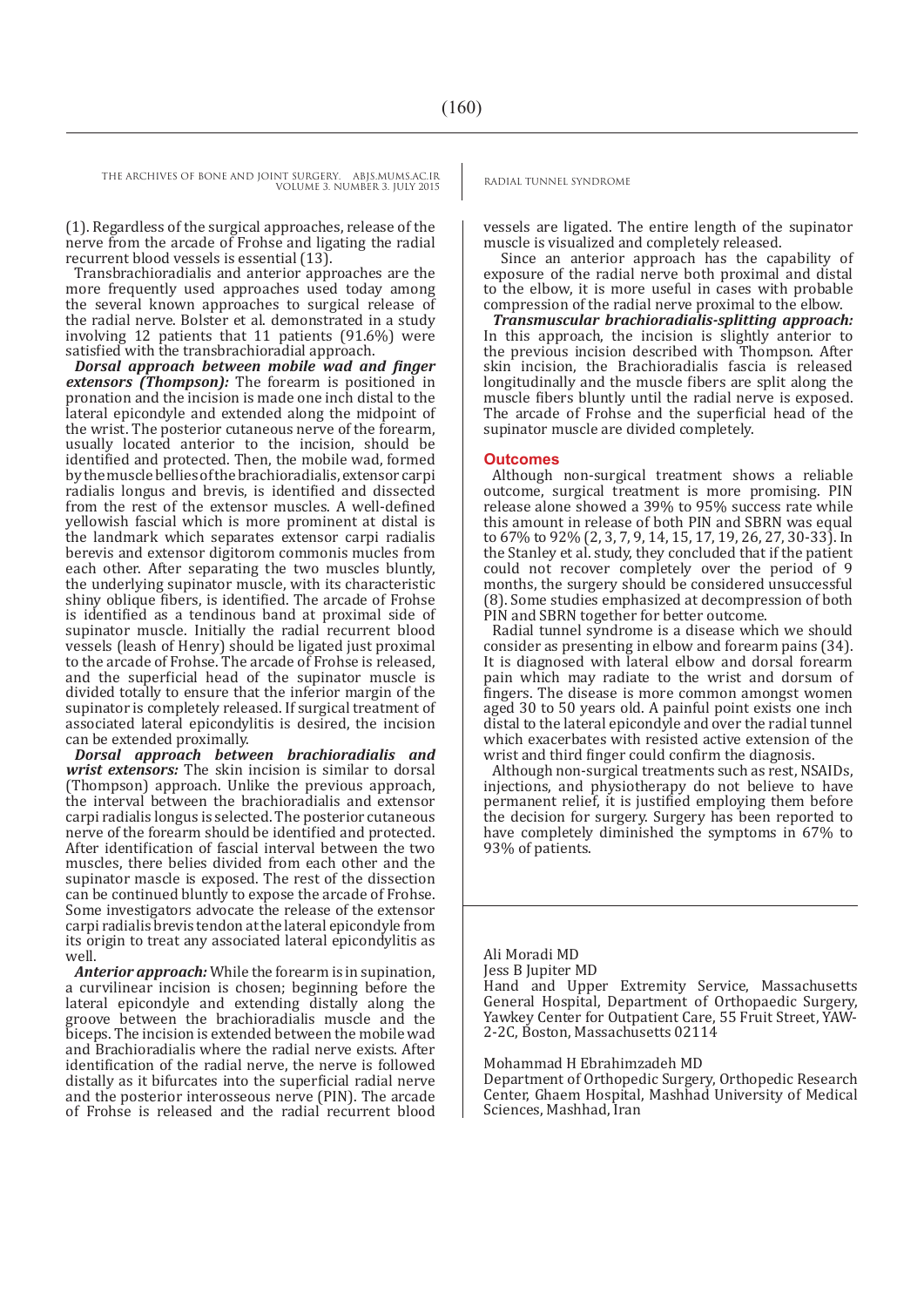#### **References**

- 1. Bolster MA, Bakker XR. Radial tunnel syndrome: emphasis on the superficial branch of the radial nerve. J Hand Surg Eur. 2009; 34(3):343-7.
- 2. Lister GD, Belsole RB, Kleinert HE. The radial tunnel syndrome. J Hand Surg Am. 1979;4(1):52-9.
- 3. Roles NC, Maudsley RH. Radial tunnel syndrome: resistant tennis elbow as a nerve entrapment. J Bone Joint Surg Br. 1972;54(3):499-508.
- 4. Michele AA, Krueger FJ. Lateral epicondylitis of the elbow treated by fasciotomy. Surgery. 1956; 39(2):277-84.
- 5. Naam NH, Nemani S. Radial tunnel syndrome. Orthop Clin North Am. 2012;43(4):529-36.
- 6. Eversmann WW. Entrapment and compression neuropathies. In: Green DP, Hotchkiss RN, eds. Operative Hand Surgery, 3rd ed. New York: Churchill Livingstone; 1993:1341-85.
- 7. Sarhadi NS, Korday SN, Bainbridge LC. Radial tunnel syndrome: diagnosis and management. J Hand Surg Br. 1998;23(5):617-9.
- 8. Stanley J. Radial Tunnel Syndrome: A Surgeon's Perspective. J Hand Ther. 2006; 19(2):180-4.
- 9. Portilla Molina AE, Bour C, Oberlin C, Nzeusseu A, Vanwijck R. The posterior interosseous nerve and the radial tunnel syndrome: an anatomical study. Int Orthop. 1998;22(2):102-6.
- 10. Dang AC, Rodner CM. Unusual Compression Neuropathies of the Forearm, Part I: Radial Nerve. J Hand Surg Am. 2009;34(10):1906-14.
- 11. van den Ende KI, Steinmann SP. Radial Tunnel Syndrome. J Hand Surg Am. 2010;35(6):1004-6.
- 12. Barnum M, Mastey RD, Weiss AP, Akelman E. Radial tunnel syndrome. Hand Clin. 1996;12(4):679-89.
- 13. Clavert P, Lutz JC, Adam P, Wolfram-Gabel R, Liverneaux P, Kahn JL. Frohse's arcade is not the exclusive compression site of the radial nerve in its tunnel. Orthop Traumatol Surg Res. 2009; 95(2):114- 8.
- 14. Atroshi I, Johnsson R, Ornstein E. Radial tunnel release. Unpredictable outcome in 37 consecutive cases with a 1-5 year follow-up. Acta Orthop Scand. 1995;66(3):255-7.
- 15. Sotereanos DG, Varitimidis SE, Giannakopoulos PN, Westkaemper JG. Results of surgical treatment for radial tunnel syndrome. J Hand Surg Am. 1999; 24(3):566-70.
- 16. Roquelaure Y, Raimbeau G, Saint-Cast Y, Martin YH, Pelier-Cady MC. Occupational risk factors for radial tunnel syndrome in factory workers. Chir Main.

2003; 22(6):293-8.

- 17. Hagert CG, Lundborg G, Hansen T. Entrapment of the posterior interosseous nerve.Scand J Plast Reconstr Surg. 1977;11(3):205-12.
- 18. van Rossum J, Buruma OJ, Kamphuisen HA, Onvlee GJ. Tennis elbow-A radial tunnel syndrome?J Bone Joint Surg Br. 1978;60(2):197-8.
- 19. Verhaar J, Spaans F. Radial tunnel syndrome. An investigation of compression neuropathy as a possible cause. J Bone Joint Surg Am. 1991;73(4):539-44.
- 20. Loh YC, Lam WL, Stanley JK, Soames RW. A new clinical test for radial tunnel syndrome-the Ruleof-Nine test: a cadaveric study. J Orthop Surg (Hong Kong). 2004;12:83-6.
- 21. Ferdinand BD, Rosenberg ZS, Schweitzer ME, Stuchin SA, Jazrawi LM, Lenzo SR, et al. MR Imaging Features of Radial Tunnel Syndrome: Initial Experience. Radiology. 2006;240(1):161-8.
- 22. Thomas SJ, Yakin DE, Parry BR, Lubahn JD. The anatomical relationship between the posterior interosseous nerve and the supinator muscle. J Hand Surg Am. 2000;25(5):936-41.
- 23. Rosén I, Werner CO. Neurophysiological investigation of posterior interosseous nerve entrapment causing lateral elbow pain. Electroencephalogr Clin Neurophysiol. 1980;50(1-2):125-33.
- 24. Kupfer DM, Bronson J, Lee GW, Beck J, Gillet J. Differential latency testing: a more sensitive test for radial tunnel syndrome. J Hand Surg Am. 1998; 23(5):859-64.
- 25. Smith RS. The upper limb in primary care Part 1: Upper and lower arm, elbow. Reports Rheumatic Dis. 2012;6(11):1-10.
- 26. Ritts GD, Wood MB, Linscheid RL. Radial tunnel syndrome: a ten-year surgical experience. Clin Orthop Relat Res. 1987;(219):201-5.
- 27. Jebson PJ, Engber WD. Radial tunnel syndrome: longterm results of surgical decompression. J Hand Surg Am. 1997;22(5):889-96.
- 28. Lee JT, Azari K, Jones NF. Long term results of radial tunnel release e the effect of co-existi ng tenn is elbow, multipl e compressio n syndromes and workers ' compe nsation. J Plast Reconstr Aesthet Surg. 2008;61(9):1095-9.
- 29. Cleary CK. Management of radial tunnel syndrome: a therapist's clinical perspective. J Hand Ther. 2006; 19(2):186-91.
- 30. Moss SH, Switzer HE. Radial tunnel syndrome: A spectrum of clinical presentations. J Hand Surg Am.